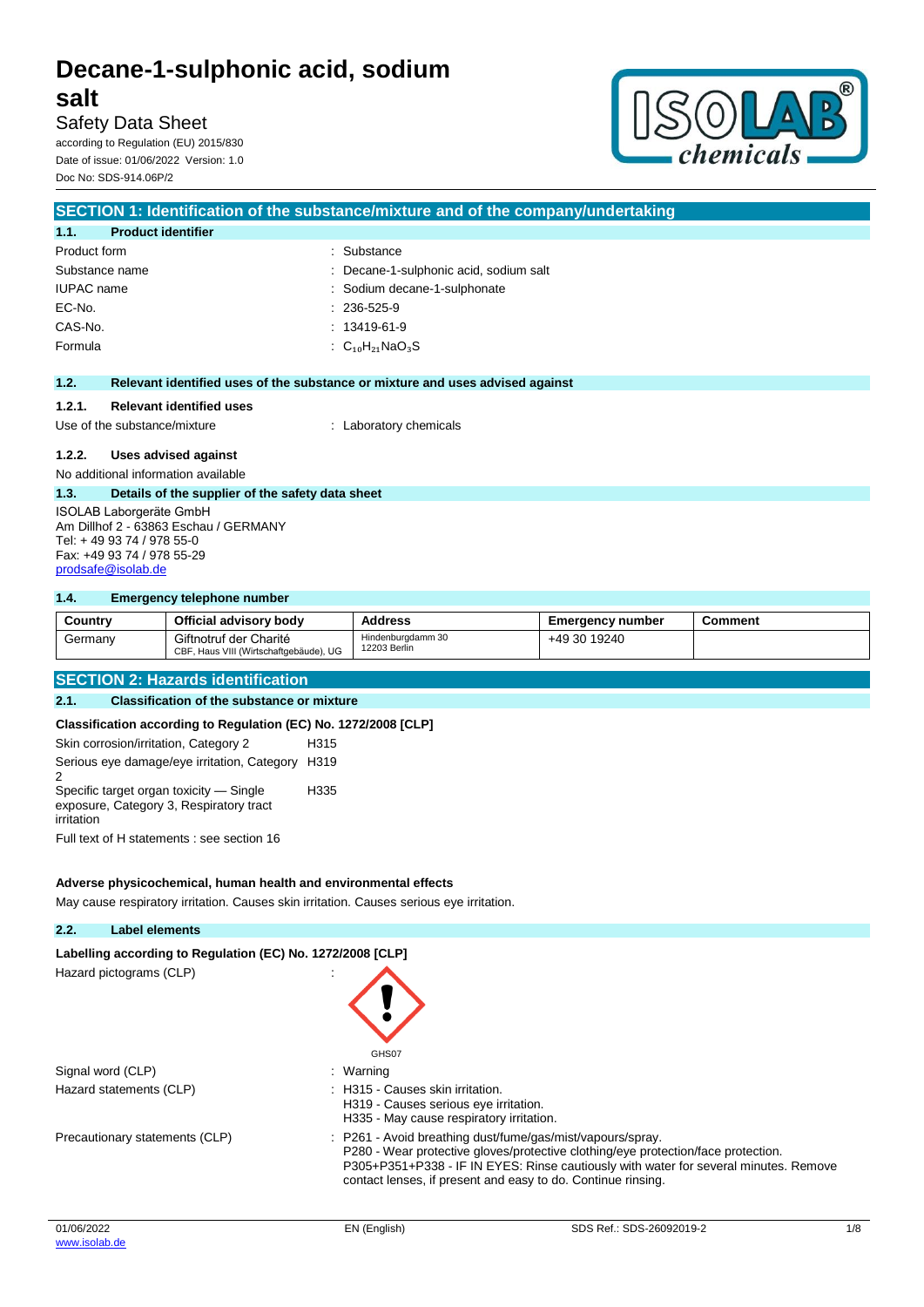### Safety Data Sheet

according to Regulation (EU) 2015/830 Date of issue: 01/06/2022 Version: 1.0 Doc No: SDS-914.06P/2

#### **2.3. Other hazards**

No additional information available

| <b>SECTION 3: Composition/information on ingredients</b> |                                            |                  |
|----------------------------------------------------------|--------------------------------------------|------------------|
| 3.1.<br><b>Substances</b>                                |                                            |                  |
| Name                                                     | <b>Product identifier</b>                  | Conc.<br>(% w/w) |
| Decane-1-sulphonic acid, sodium salt                     | (CAS-No.) 13419-61-9<br>(EC-No.) 236-525-9 | $>= 99$          |

Full text of H-statements: see section 16

#### **3.2. Mixtures**

Not applicable

| <b>SECTION 4: First aid measures</b>                                |                                                                                                                                                                                                                                                                                                                                                                                                                                                     |
|---------------------------------------------------------------------|-----------------------------------------------------------------------------------------------------------------------------------------------------------------------------------------------------------------------------------------------------------------------------------------------------------------------------------------------------------------------------------------------------------------------------------------------------|
| 4.1.<br>Description of first aid measures                           |                                                                                                                                                                                                                                                                                                                                                                                                                                                     |
| First-aid measures general                                          | : Call a poison center or a doctor if you feel unwell. Never give anything by mouth to an<br>unconscious person. People with over sensibility problems are not allowed to work or be<br>exposed to the product. In all cases of doubt, or when symptoms persist, seek medical<br>attention.                                                                                                                                                         |
| First-aid measures after inhalation                                 | Remove person to fresh air and keep comfortable for breathing. Call a poison center or a<br>doctor if you feel unwell.                                                                                                                                                                                                                                                                                                                              |
| First-aid measures after skin contact                               | : Wash skin with plenty of water. Take off contaminated clothing. If skin irritation occurs: Get<br>medical advice/attention.                                                                                                                                                                                                                                                                                                                       |
| First-aid measures after eye contact                                | : Rinse cautiously with water for several minutes. Remove contact lenses, if present and easy to<br>do. Continue rinsing. If eye irritation persists: Get medical advice/attention.                                                                                                                                                                                                                                                                 |
| First-aid measures after ingestion                                  | : Call a poison center or a doctor if you feel unwell.                                                                                                                                                                                                                                                                                                                                                                                              |
| 4.2.<br>Most important symptoms and effects, both acute and delayed |                                                                                                                                                                                                                                                                                                                                                                                                                                                     |
| Symptoms/effects after inhalation                                   | May cause respiratory irritation.                                                                                                                                                                                                                                                                                                                                                                                                                   |
| Symptoms/effects after skin contact                                 | Irritation.                                                                                                                                                                                                                                                                                                                                                                                                                                         |
| Symptoms/effects after eye contact                                  | : Eye irritation.                                                                                                                                                                                                                                                                                                                                                                                                                                   |
| 4.3.                                                                | Indication of any immediate medical attention and special treatment needed                                                                                                                                                                                                                                                                                                                                                                          |
| Treat symptomatically.                                              |                                                                                                                                                                                                                                                                                                                                                                                                                                                     |
| <b>SECTION 5: Firefighting measures</b>                             |                                                                                                                                                                                                                                                                                                                                                                                                                                                     |
| 5.1.<br><b>Extinguishing media</b>                                  |                                                                                                                                                                                                                                                                                                                                                                                                                                                     |
| Suitable extinguishing media                                        | Water spray. dry chemical powder, alcohol-resistant foam, carbon dioxide (CO2).                                                                                                                                                                                                                                                                                                                                                                     |
| Unsuitable extinguishing media                                      | Strong water jet.                                                                                                                                                                                                                                                                                                                                                                                                                                   |
| 5.2.<br>Special hazards arising from the substance or mixture       |                                                                                                                                                                                                                                                                                                                                                                                                                                                     |
| Fire hazard                                                         | : Keep away from ignition sources (including static discharges). Contact with combustible<br>material may cause fire.                                                                                                                                                                                                                                                                                                                               |
| Reactivity in case of fire                                          | : At high temperature may liberate dangerous gases.                                                                                                                                                                                                                                                                                                                                                                                                 |
| Hazardous decomposition products in case of<br>fire                 | : Toxic fumes may be released.                                                                                                                                                                                                                                                                                                                                                                                                                      |
| 5.3.<br><b>Advice for firefighters</b>                              |                                                                                                                                                                                                                                                                                                                                                                                                                                                     |
| Precautionary measures fire                                         | : Approach from upwind. Use water spray or fog for cooling exposed containers. Keep away from<br>combustible materials.                                                                                                                                                                                                                                                                                                                             |
| Firefighting instructions                                           | : Use water spray or fog for cooling exposed containers. Cool adjacent tanks / containers /<br>drums with water jet. Do not allow water to enter the vessels, a violent reaction may occur. Do<br>not enter fire area without proper protective equipment, including respiratory protection.<br>Exercise caution when fighting any chemical fire. Keep upwind. In case of fire: Evacuate area.<br>Fight fire remotely due to the risk of explosion. |
| Protection during firefighting                                      | Do not attempt to take action without suitable protective equipment. Self-contained breathing<br>apparatus. Complete protective clothing.                                                                                                                                                                                                                                                                                                           |
| Other information                                                   | High temperature decomposition products are harmful by inhalation. Inhalation of vapour can<br>cause breathing difficulties.                                                                                                                                                                                                                                                                                                                        |
|                                                                     |                                                                                                                                                                                                                                                                                                                                                                                                                                                     |



 $^{\circledR}$ 

 $D$ 

 $\bigcirc$   $\bigcirc$ 

chemicals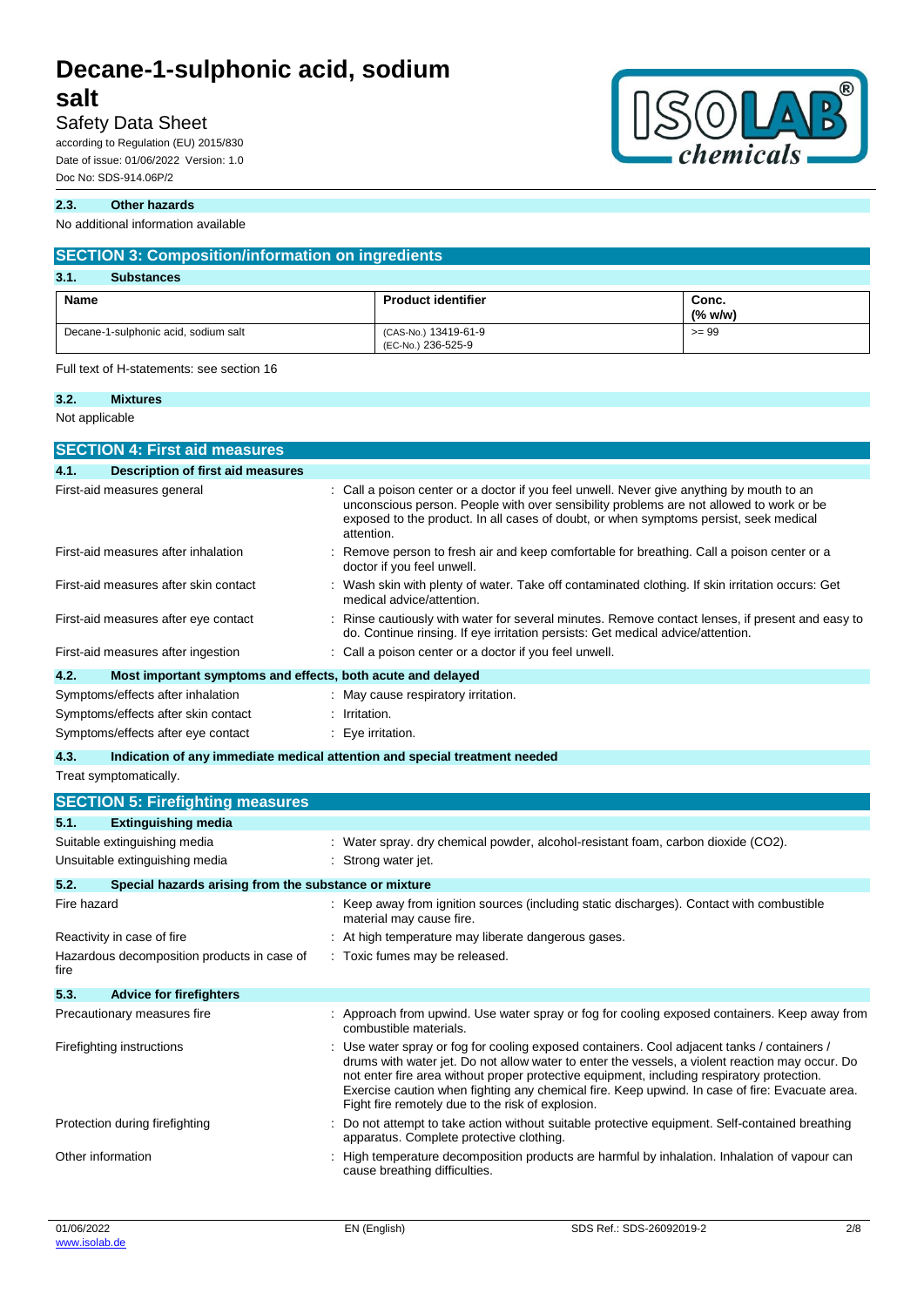## **salt**

### Safety Data Sheet

according to Regulation (EU) 2015/830 Date of issue: 01/06/2022 Version: 1.0 Doc No: SDS-914.06P/2



| <b>SECTION 6: Accidental release measures</b> |                                                                                                                                                                                                                                                                                                                                                                     |  |  |
|-----------------------------------------------|---------------------------------------------------------------------------------------------------------------------------------------------------------------------------------------------------------------------------------------------------------------------------------------------------------------------------------------------------------------------|--|--|
| 6.1.                                          | Personal precautions, protective equipment and emergency procedures                                                                                                                                                                                                                                                                                                 |  |  |
| General measures                              | Eliminate every possible source of ignition. Access forbidden to unauthorised personnel. Use<br>protective clothing. Prevent from entering sewers, basements and workpits, or any place where<br>its accumulation can be dangerous. Notify authorities if product enters sewers or public waters.<br>Use care in walking on spilled material. Do not inhale vapour. |  |  |
| 6.1.1.<br>For non-emergency personnel         |                                                                                                                                                                                                                                                                                                                                                                     |  |  |
| Protective equipment                          | : Wear recommended personal protective equipment. Dust formation: dust mask. Wear suitable<br>protective clothing, gloves and eye or face protection.                                                                                                                                                                                                               |  |  |
| Emergency procedures                          | : Ventilate spillage area. Avoid breathing dust/fume/gas/mist/vapours/spray. Avoid contact with<br>skin and eyes. Do not touch or walk on the spilled product. Evacuate unnecessary personnel.<br>Mark out the contaminated area with signs and prevent access to unauthorized personnel.                                                                           |  |  |
| Measures in case of dust release              | : In case of dust production: protective goggles. Dust mask.                                                                                                                                                                                                                                                                                                        |  |  |
| For emergency responders<br>6.1.2.            |                                                                                                                                                                                                                                                                                                                                                                     |  |  |
| Protective equipment                          | : Do not attempt to take action without suitable protective equipment. For further information<br>refer to section 8: "Exposure controls/personal protection". Only qualified personnel equipped<br>with suitable protective equipment may intervene. Wear suitable protective clothing, gloves and<br>eye/face protection.                                         |  |  |
| Emergency procedures                          | Avoid contact with skin and eyes. Do not touch spilled material. Evacuate unnecessary<br>personnel. Keep away from combustible material. Keep public away from danger area. Prevent<br>from entering sewers, basements and workpits, or any place where its accumulation can be<br>dangerous. Ventilate area. Stop leak if safe to do so.                           |  |  |
| 6.2.<br><b>Environmental precautions</b>      |                                                                                                                                                                                                                                                                                                                                                                     |  |  |
|                                               | Avoid release to the environment. Do not allow to enter drains or water courses. Do not discharge into drains or waterways without neutralizing.                                                                                                                                                                                                                    |  |  |
|                                               |                                                                                                                                                                                                                                                                                                                                                                     |  |  |

| Methods and material for containment and cleaning up                                                                                                                                                                                                                                                                                  |
|---------------------------------------------------------------------------------------------------------------------------------------------------------------------------------------------------------------------------------------------------------------------------------------------------------------------------------------|
| : Comply with the safety intructions. Soak up with inert absorbent material (for example sand,<br>sawdust, a universal binder, silica gel). Contain any spills with dikes or absorbents to prevent<br>migration and entry into sewers or streams.                                                                                     |
| : Mechanically recover the product. Clean up any spills as soon as possible, using an absorbent<br>material to collect it. Absorb with liquid-binding material (e.g. sand, diatomaceous earth, acid-<br>or universal binding agents). Sweep or shovel spills into appropriate container for disposal.<br>Minimise generation of dust. |
| Dispose of materials or solid residues at an authorized site. Dispose of contaminated materials<br>in accordance with current regulations.                                                                                                                                                                                            |
|                                                                                                                                                                                                                                                                                                                                       |

**6.4. Reference to other sections**

Concerning personal protective equipment to use, see section 8. Concerning disposal elimination after cleaning, see section 13.

|            | <b>SECTION 7: Handling and storage</b>                       |                                     |                                                                                                                                                                                                                                                                                                                                                                                                                                                                                                                                                                                                                                              |     |
|------------|--------------------------------------------------------------|-------------------------------------|----------------------------------------------------------------------------------------------------------------------------------------------------------------------------------------------------------------------------------------------------------------------------------------------------------------------------------------------------------------------------------------------------------------------------------------------------------------------------------------------------------------------------------------------------------------------------------------------------------------------------------------------|-----|
| 7.1.       | <b>Precautions for safe handling</b>                         |                                     |                                                                                                                                                                                                                                                                                                                                                                                                                                                                                                                                                                                                                                              |     |
|            | Additional hazards when processed                            | workplace.                          | : Use adequate ventilation to keep vapour concentrations below applicable standard. Take all<br>necessary technical measures to avoid or minimize the release of the product on the                                                                                                                                                                                                                                                                                                                                                                                                                                                          |     |
|            | Precautions for safe handling                                |                                     | Use only outdoors or in a well-ventilated area. Avoid contact with skin and eyes. Wear personal<br>protective equipment. Avoid dust formation. Avoid prolonged and repeated contact with skin.<br>Contaminated work clothing should not be allowed out of the workplace. Do not spray on an<br>open flame or other ignition source. Floors, walls and other surfaces in the hazard area must be<br>cleaned regularly. Keep valves and fittings free from oil and grease. Take all necessary<br>technical measures to avoid or minimize the release of the product on the workplace. Take<br>precautionary measures against static discharge. |     |
|            | Hygiene measures                                             |                                     | Wash contaminated clothing before reuse. Do not eat, drink or smoke when using this product.<br>Always wash hands after handling the product.                                                                                                                                                                                                                                                                                                                                                                                                                                                                                                |     |
| 7.2.       | Conditions for safe storage, including any incompatibilities |                                     |                                                                                                                                                                                                                                                                                                                                                                                                                                                                                                                                                                                                                                              |     |
|            | <b>Technical measures</b>                                    |                                     | : Comply with applicable regulations. Containers which are opened should be properly resealed<br>and kept upright to prevent leakage. Ensure adequate ventilation, especially in confined areas.                                                                                                                                                                                                                                                                                                                                                                                                                                             |     |
|            | Storage conditions                                           |                                     | Store locked up. Store in a well-ventilated place. Keep container tightly closed. Keep cool.                                                                                                                                                                                                                                                                                                                                                                                                                                                                                                                                                 |     |
|            | Incompatible products                                        |                                     | Strong acids. Strong bases. Strong oxidizing agents. Peroxides. Explosives.                                                                                                                                                                                                                                                                                                                                                                                                                                                                                                                                                                  |     |
|            | Incompatible materials                                       | Extremely high or low temperatures. |                                                                                                                                                                                                                                                                                                                                                                                                                                                                                                                                                                                                                                              |     |
|            | Heat and ignition sources                                    |                                     | Do not smoke. KEEP SUBSTANCE AWAY FROM: ignition sources. heat sources.                                                                                                                                                                                                                                                                                                                                                                                                                                                                                                                                                                      |     |
|            | Information on mixed storage                                 |                                     | : Keep away from food, drink and animal feeding stuffs.                                                                                                                                                                                                                                                                                                                                                                                                                                                                                                                                                                                      |     |
| 01/06/2022 |                                                              | EN (English)                        | SDS Ref.: SDS-26092019-2                                                                                                                                                                                                                                                                                                                                                                                                                                                                                                                                                                                                                     | 3/8 |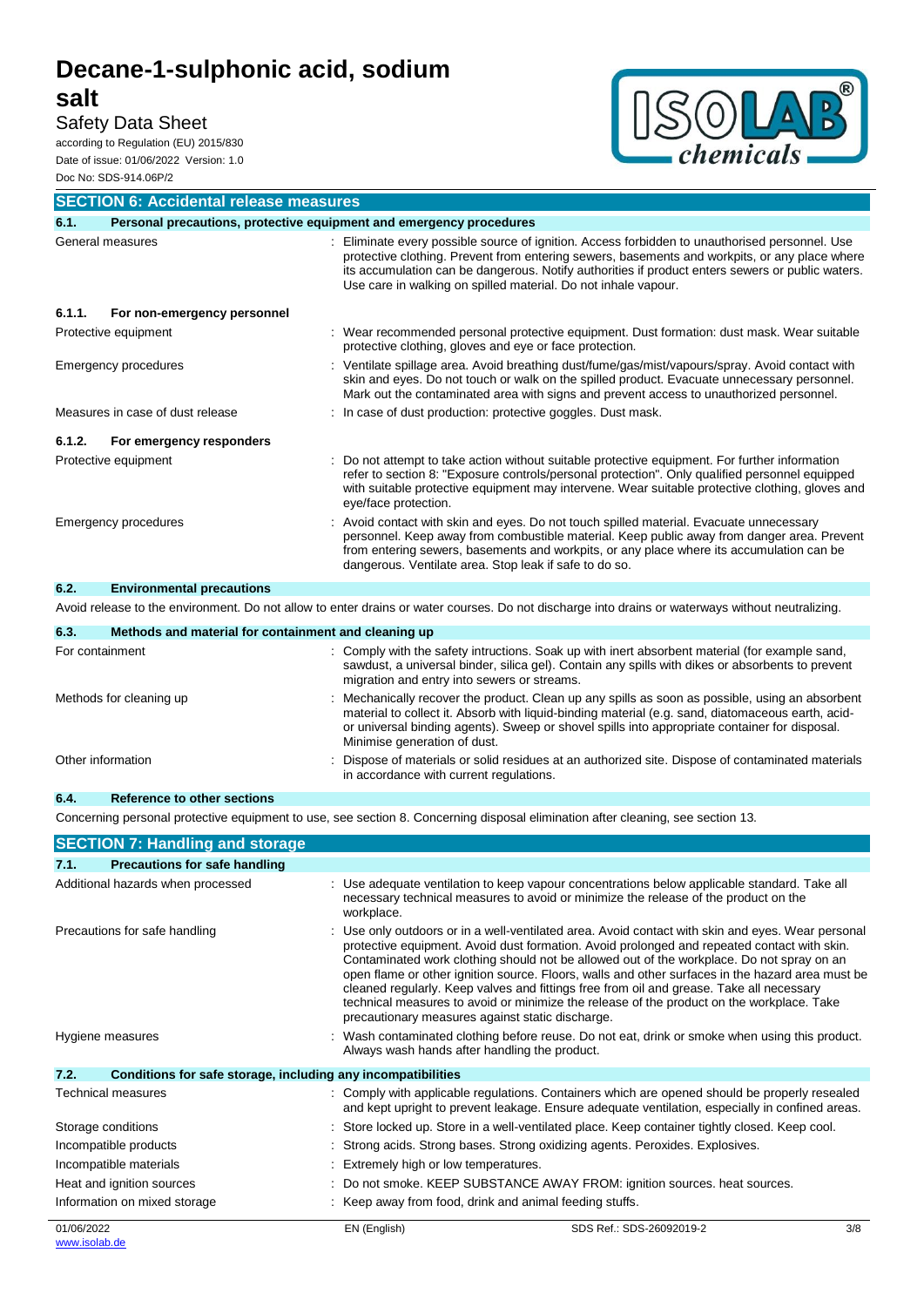## **salt**

#### Safety Data Sheet

according to Regulation (EU) 2015/830 Date of issue: 01/06/2022 Version: 1.0 Doc No: SDS-914.06P/2

#### Storage area **interest and ignition** : Avoid : Extremely high or low temperatures. Heat and ignition sources.

#### **7.3. Specific end use(s)**

No additional information available

#### **SECTION 8: Exposure controls/personal protection**

#### **8.1. Control parameters**

No additional information available

#### **8.2. Exposure controls**

#### **Appropriate engineering controls:**

Ensure good ventilation of the work station. Avoid contact with skin, eyes and clothing. Carry out operations in the open/under local exhaust/ventilation or with respiratory protection. Consider the use of a work permit system e.g. for maintenance activities. Emergency eye wash fountains and safety showers should be available in the immediate vicinity of any potential exposure. In the event that dust and/or fine particles are generated with this product, it is prudent to minimize prolonged inhalation exposure to these forms not to exceed the occupational exposure limit. Measure concentrations regularly, and at the time of any change occuring in conditions likely to have consequences on workers exposure.

#### **Personal protective equipment:**

Gloves. Safety glasses.

#### **Hand protection:**

Protective gloves. EN 374

#### **Eye protection:**

Safety glasses. EN 166. Where excessive dust may result, wear goggles

#### **Skin and body protection:**

Wear suitable protective clothing. In case of dust production: dustproof clothing. In case of dust production: head/neck protection. Where contact with eyes or skin is likely, wear suitable protection

#### **Respiratory protection:**

In case of insufficient ventilation, wear suitable respiratory equipment. Dust production: dust mask with filter type P1. Where excessive vapour may result, wear approved mask

#### **Personal protective equipment symbol(s):**



#### **Environmental exposure controls:**

#### Avoid release to the environment.

#### **Consumer exposure controls:**

Do not eat, drink or smoke during use. Always wash hands after handling the product. Avoid contact with skin and eyes. Avoid contact during pregnancy/while nursing.

#### **Other information:**

Always wash hands after handling the product. Wash hands and other exposed areas with mild soap and water before eating, drinking or smoking and when leaving work.

| <b>SECTION 9: Physical and chemical properties</b>            |                     |  |  |
|---------------------------------------------------------------|---------------------|--|--|
| 9.1.<br>Information on basic physical and chemical properties |                     |  |  |
| Physical state                                                | : Solid             |  |  |
| Appearance                                                    | : Powder.           |  |  |
| Colour                                                        | : White.            |  |  |
| Odour                                                         | : Odourless.        |  |  |
| Odour threshold                                               | : No data available |  |  |
| рH                                                            | : No data available |  |  |
| Molecular mass                                                | $: 244.33$ g/mol    |  |  |
|                                                               |                     |  |  |

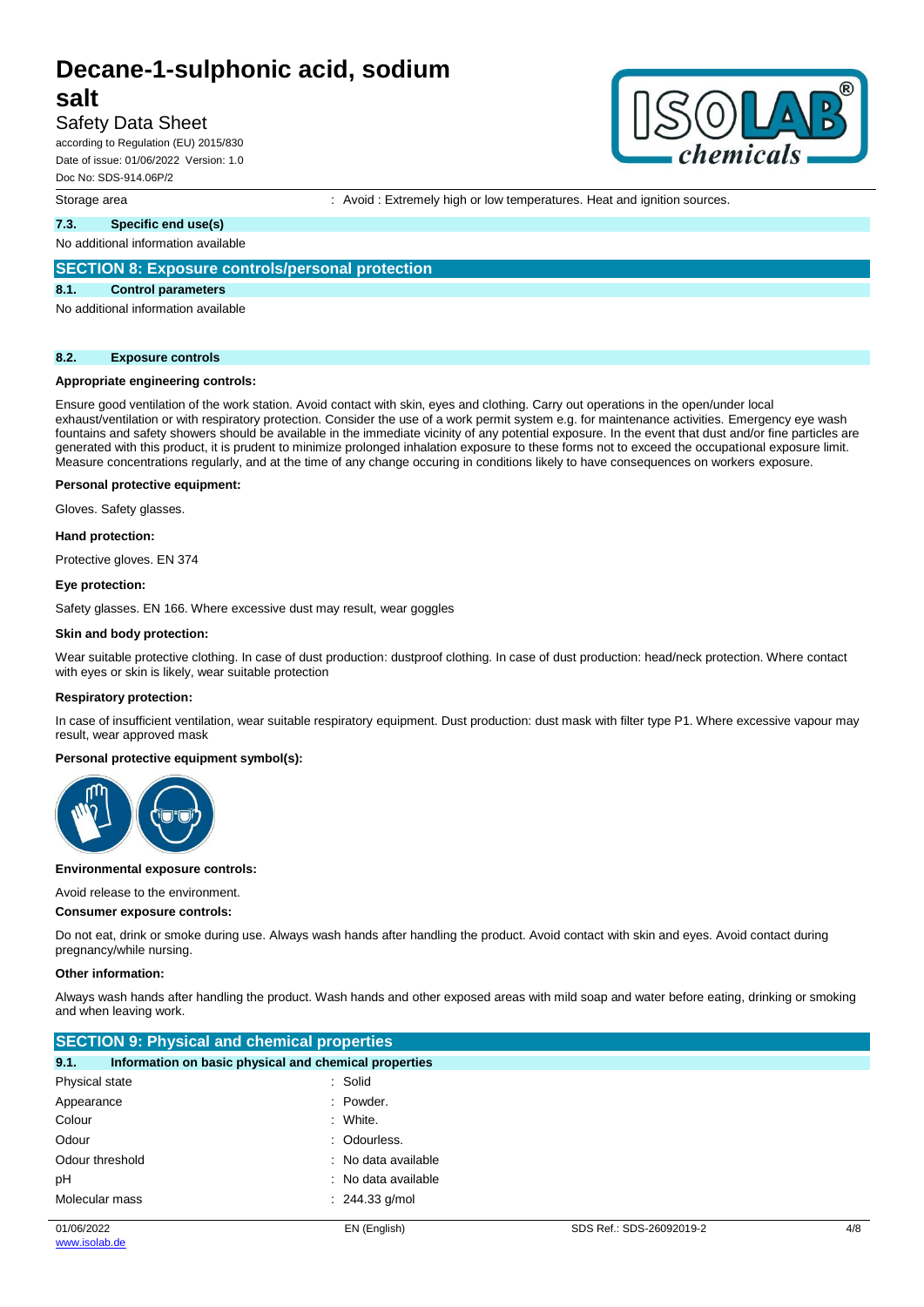### Safety Data Sheet

according to Regulation (EU) 2015/830 Date of issue: 01/06/2022 Version: 1.0 Doc No: SDS-914.06P/2



| Relative evaporation rate (butylacetate=1) | No data available<br>٠. |
|--------------------------------------------|-------------------------|
| Melting point                              | $>$ 300 $^{\circ}$ C    |
| Freezing point                             | Not applicable          |
| Boiling point                              | No data available       |
| Flash point                                | Not applicable          |
| Auto-ignition temperature                  | Not applicable          |
| Decomposition temperature                  | No data available       |
| Flammability (solid, gas)                  | Non flammable.          |
| Vapour pressure                            | No data available       |
| Relative vapour density at 20 °C           | No data available       |
| Relative density                           | No data available       |
| Solubility                                 | No data available       |
| Log Pow                                    | No data available       |
| Viscosity, kinematic                       | Not applicable          |
| Viscosity, dynamic                         | No data available       |
| <b>Explosive properties</b>                | No data available       |
| Oxidising properties                       | No data available       |
| Explosive limits                           | Not applicable          |
|                                            |                         |

#### **9.2. Other information**

No additional information available

#### **SECTION 10: Stability and reactivity**

#### **10.1. Reactivity**

The product is non-reactive under normal conditions of use, storage and transport.

#### **10.2. Chemical stability**

Stable under normal conditions.

#### **10.3. Possibility of hazardous reactions**

No dangerous reactions known under normal conditions of use.

#### **10.4. Conditions to avoid**

None under recommended storage and handling conditions (see section 7).

#### **10.5. Incompatible materials**

Strong acids. Strong bases. Strong oxidizing agents. Peroxides. Explosives.

#### **10.6. Hazardous decomposition products**

Under normal conditions of storage and use, hazardous decomposition products should not be produced.

#### **SECTION 11: Toxicological information**

| 11.1.<br>Information on toxicological effects |                                   |
|-----------------------------------------------|-----------------------------------|
| Acute toxicity (oral)                         | Not classified                    |
| Acute toxicity (dermal)                       | : Not classified                  |
| Acute toxicity (inhalation)                   | : Not classified                  |
| Skin corrosion/irritation                     | : Causes skin irritation.         |
| Serious eye damage/irritation                 | : Causes serious eye irritation.  |
| Respiratory or skin sensitisation             | : Not classified                  |
| Germ cell mutagenicity                        | Not classified                    |
| Carcinogenicity                               | : Not classified                  |
| Reproductive toxicity                         | Not classified                    |
| STOT-single exposure                          | May cause respiratory irritation. |
| STOT-repeated exposure                        | : Not classified                  |
| Aspiration hazard                             | : Not classified                  |
|                                               |                                   |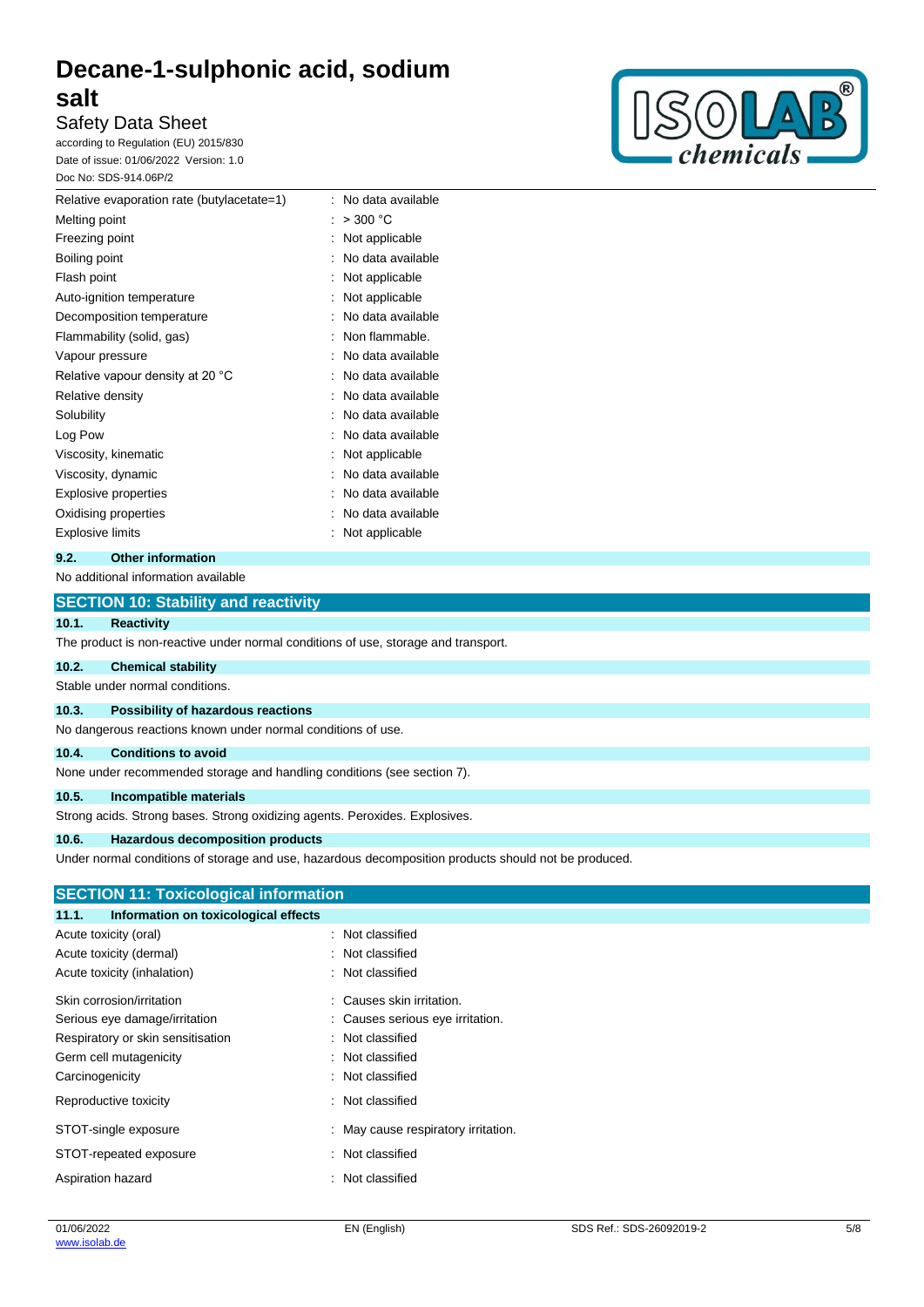## **salt**

Safety Data Sheet

according to Regulation (EU) 2015/830 Date of issue: 01/06/2022 Version: 1.0 Doc No: SDS-914.06P/2



| <b>SECTION 12: Ecological information</b> |                                            |  |                                                                                                                                                                                                                                                                                  |  |
|-------------------------------------------|--------------------------------------------|--|----------------------------------------------------------------------------------------------------------------------------------------------------------------------------------------------------------------------------------------------------------------------------------|--|
| 12.1.                                     | <b>Toxicity</b>                            |  |                                                                                                                                                                                                                                                                                  |  |
| Ecology - general                         |                                            |  | The product is not considered harmful to aquatic organisms nor to cause long-term adverse<br>effects in the environment.                                                                                                                                                         |  |
|                                           | Acute aquatic toxicity                     |  | Not classified                                                                                                                                                                                                                                                                   |  |
| Chronic aquatic toxicity                  |                                            |  | Not classified                                                                                                                                                                                                                                                                   |  |
|                                           |                                            |  |                                                                                                                                                                                                                                                                                  |  |
| 12.2.                                     | <b>Persistence and degradability</b>       |  |                                                                                                                                                                                                                                                                                  |  |
|                                           | No additional information available        |  |                                                                                                                                                                                                                                                                                  |  |
| 12.3.                                     | <b>Bioaccumulative potential</b>           |  |                                                                                                                                                                                                                                                                                  |  |
|                                           | No additional information available        |  |                                                                                                                                                                                                                                                                                  |  |
| 12.4.                                     | <b>Mobility in soil</b>                    |  |                                                                                                                                                                                                                                                                                  |  |
|                                           | No additional information available        |  |                                                                                                                                                                                                                                                                                  |  |
| 12.5.                                     | <b>Results of PBT and vPvB assessment</b>  |  |                                                                                                                                                                                                                                                                                  |  |
|                                           | No additional information available        |  |                                                                                                                                                                                                                                                                                  |  |
| 12.6.                                     | Other adverse effects                      |  |                                                                                                                                                                                                                                                                                  |  |
|                                           | No additional information available        |  |                                                                                                                                                                                                                                                                                  |  |
|                                           | <b>SECTION 13: Disposal considerations</b> |  |                                                                                                                                                                                                                                                                                  |  |
| 13.1.                                     | <b>Waste treatment methods</b>             |  |                                                                                                                                                                                                                                                                                  |  |
|                                           | Regional legislation (waste)               |  | Disposal must be done according to official regulations. Waste Management Regulation<br>published in the Official Journal numbered 29314 on April 2, 2015. Regulation on Incineration<br>of Waste Materials published in the Official Journal numbered 27721 on October 6, 2010. |  |
| Waste treatment methods                   |                                            |  | Dispose of contents/container in accordance with licensed collector's sorting instructions. Do<br>not remove as household garbage.                                                                                                                                               |  |
|                                           | Sewage disposal recommendations            |  | Disposal must be done according to official regulations.                                                                                                                                                                                                                         |  |
| Additional information                    |                                            |  | Empty containers should be taken for recycling, recovery or waste in accordance with local<br>regulation.                                                                                                                                                                        |  |

### **SECTION 14: Transport information**

#### In accordance with ADR / RID / IMDG / IATA / ADN

| <b>ADR</b>                             | <b>IMDG</b>                | <b>IATA</b>    | <b>ADN</b>     | <b>RID</b>     |  |  |
|----------------------------------------|----------------------------|----------------|----------------|----------------|--|--|
| 14.1.<br><b>UN number</b>              |                            |                |                |                |  |  |
| Not applicable                         | Not applicable             | Not applicable | Not applicable | Not applicable |  |  |
| 14.2.<br>UN proper shipping name       |                            |                |                |                |  |  |
| Not applicable                         | Not applicable             | Not applicable | Not applicable | Not applicable |  |  |
| Not applicable                         | Not applicable             | Not applicable | Not applicable | Not applicable |  |  |
| 14.3.                                  | Transport hazard class(es) |                |                |                |  |  |
| Not applicable                         | Not applicable             | Not applicable | Not applicable | Not applicable |  |  |
| Not applicable                         | Not applicable             | Not applicable | Not applicable | Not applicable |  |  |
| 14.4.<br>Packing group                 |                            |                |                |                |  |  |
| Not applicable                         | Not applicable             | Not applicable | Not applicable | Not applicable |  |  |
| <b>Environmental hazards</b><br>14.5.  |                            |                |                |                |  |  |
| Not applicable                         | Not applicable             | Not applicable | Not applicable | Not applicable |  |  |
| No supplementary information available |                            |                |                |                |  |  |

#### **14.6. Special precautions for user**

#### **- Overland transport**

Not applicable

#### **- Transport by sea**

Not applicable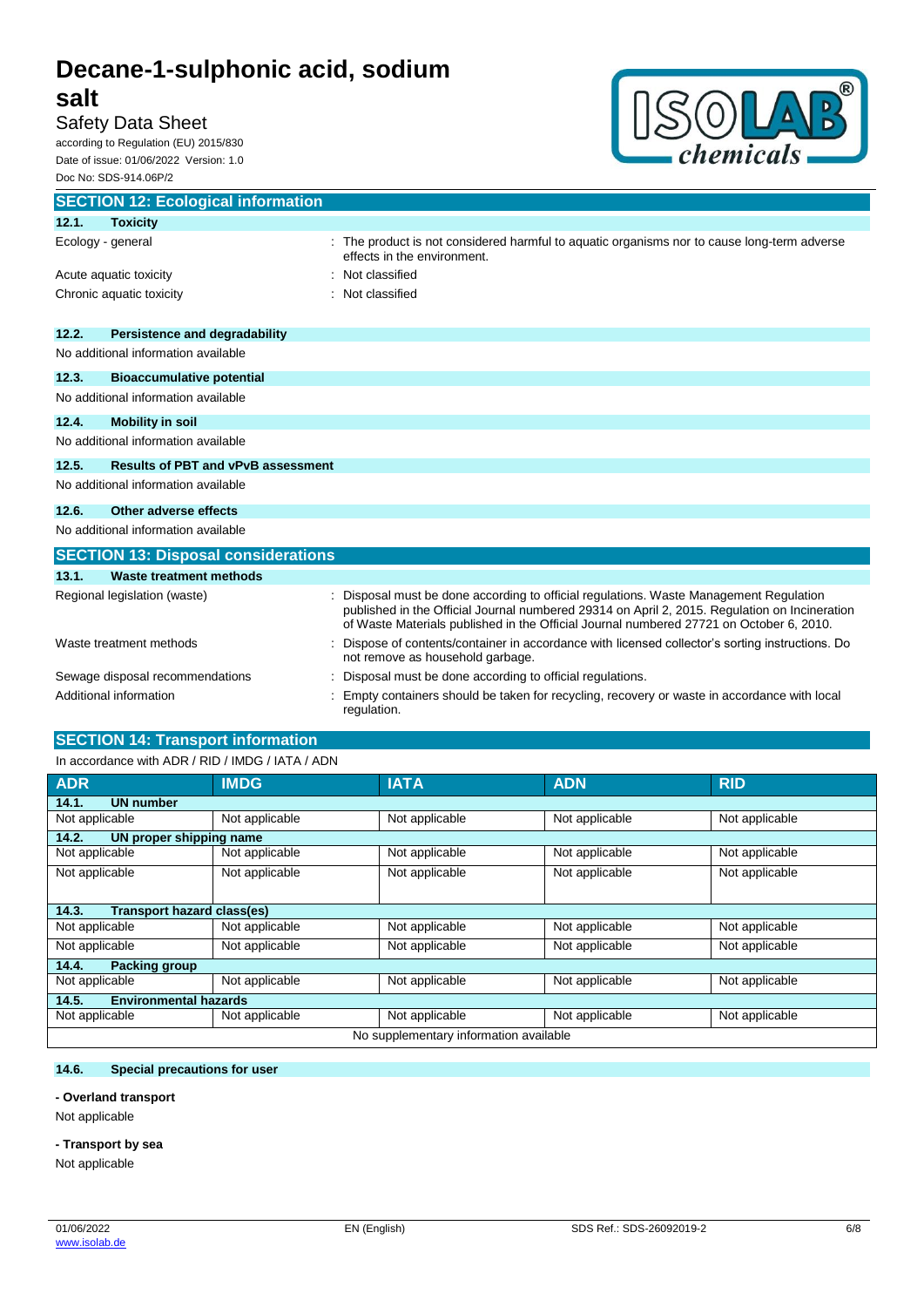### Safety Data Sheet

according to Regulation (EU) 2015/830 Date of issue: 01/06/2022 Version: 1.0 Doc No: SDS-914.06P/2

#### **- Air transport**

Not applicable

#### **- Inland waterway transport**

Not applicable

#### **- Rail transport**

Not applicable

**14.7. Transport in bulk according to Annex II of Marpol and the IBC Code**

Not applicable

#### **SECTION 15: Regulatory information**

**15.1. Safety, health and environmental regulations/legislation specific for the substance or mixture**

#### **15.1.1. EU-Regulations**

No REACH Annex XVII restrictions Decane-1-sulphonic acid, sodium salt is not on the REACH Candidate List Decane-1-sulphonic acid, sodium salt is not on the REACH Annex XIV List

#### **15.1.2. National regulations**

#### **Germany**

| 12th Ordinance Implementing the Federal<br>Immission Control Act - 12. BlmSchV       | : Is not subject of the 12. BlmSchV (Hazardous Incident Ordinance)          |
|--------------------------------------------------------------------------------------|-----------------------------------------------------------------------------|
| <b>Netherlands</b>                                                                   |                                                                             |
| SZW-lijst van kankerverwekkende stoffen                                              | : The substance is not listed                                               |
| SZW-lijst van mutagene stoffen                                                       | : The substance is not listed                                               |
| NIET-limitatieve lijst van voor de voortplanting<br>giftige stoffen - Borstvoeding   | : The substance is not listed                                               |
| NIET-limitatieve lijst van voor de voortplanting<br>giftige stoffen – Vruchtbaarheid | $\therefore$ The substance is not listed                                    |
| NIET-limitatieve lijst van voor de voortplanting<br>giftige stoffen - Ontwikkeling   | . The substance is not listed                                               |
| <b>Denmark</b>                                                                       |                                                                             |
| Danish National Regulations                                                          | : Young people below the age of 18 years are not allowed to use the product |

#### **15.2. Chemical safety assessment**

No chemical safety assessment has been carried out

#### **SECTION 16: Other information**

#### Abbreviations and acronyms:

| <b>ADN</b>   | European Agreement concerning the International Carriage of Dangerous Goods by Inland Waterways |
|--------------|-------------------------------------------------------------------------------------------------|
| <b>ADR</b>   | European Agreement concerning the International Carriage of Dangerous Goods by Road             |
| <b>ATE</b>   | <b>Acute Toxicity Estimate</b>                                                                  |
| <b>BCF</b>   | Bioconcentration factor                                                                         |
| <b>DMEL</b>  | Derived Minimal Effect level                                                                    |
| <b>DNEL</b>  | Derived-No Effect Level                                                                         |
| <b>EC50</b>  | Median effective concentration                                                                  |
| <b>IARC</b>  | International Agency for Research on Cancer                                                     |
| <b>IATA</b>  | International Air Transport Association                                                         |
| <b>IMDG</b>  | International Maritime Dangerous Goods                                                          |
| <b>LC50</b>  | Median lethal concentration                                                                     |
| LD50         | Median lethal dose                                                                              |
| <b>LOAEL</b> | Lowest Observed Adverse Effect Level                                                            |
| <b>NOAEC</b> | No-Observed Adverse Effect Concentration                                                        |
| <b>NOAEL</b> | No-Observed Adverse Effect Level                                                                |